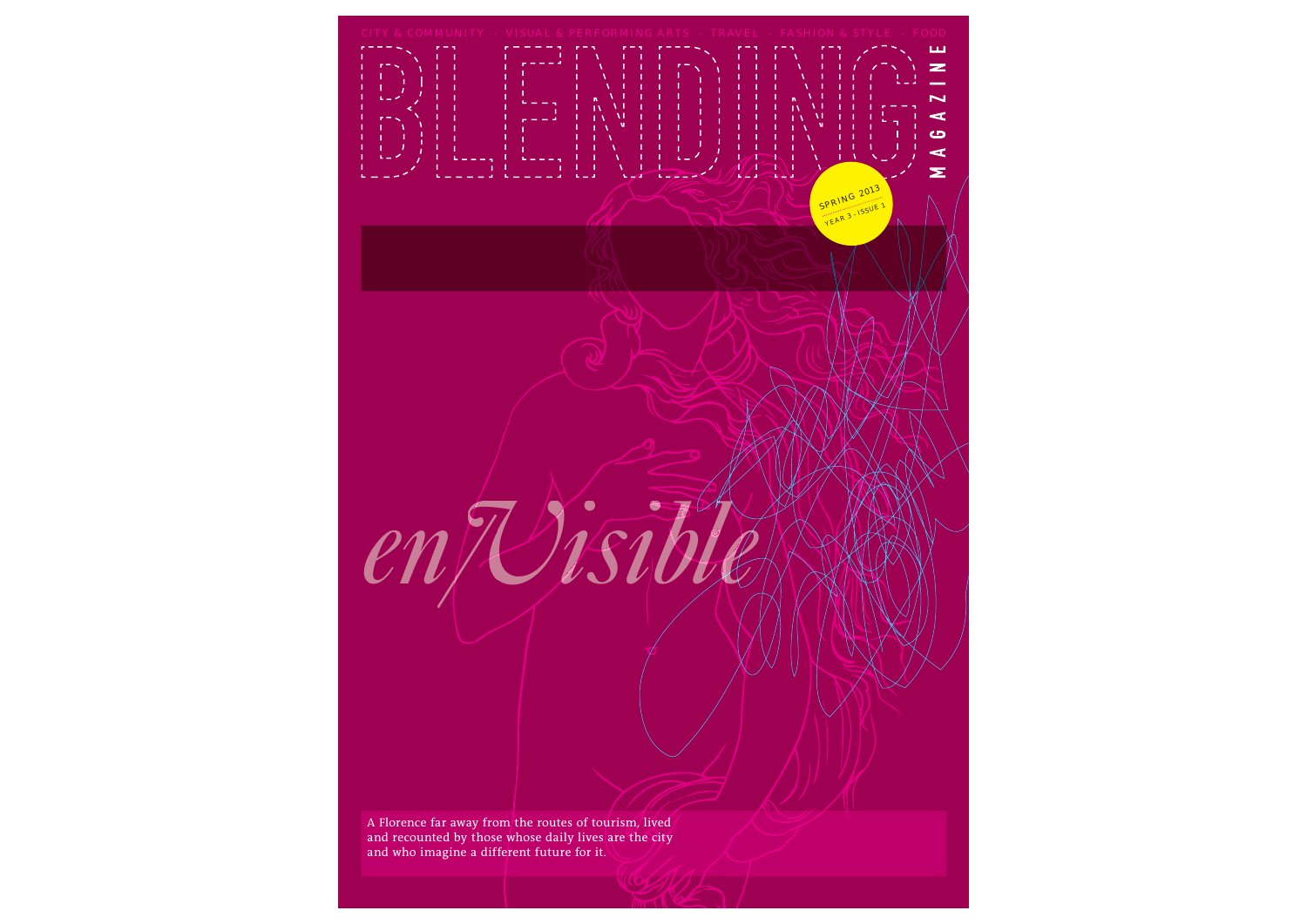A Day in the Life of GIANLUCA BALESTRA: LIFE IS A STAGE 25 A Day in the Life of DRABA TRIO: MARCHING TO THE BEAT OF THEIR OWN DRUM 29 Sights and Sounds: Re-discovering Florence with Music Professor Pietro Billi 32

# Performing Arts

A Day in the Life of Aurora Ciardelli: From the famous to the forbidden and hidden in the Tuscan Archipelago 42 IN SEARCH OF THE REAL TOURIST 46

# Visual Arts

A Day in the Life of ERIC MISTRETTA, F \_ AIR ARTIST IN RESIDENCE: SUBTLE VISIONS OF ABSURDITY 33 IN THE SPOT(LIGHT) 36 Something Like This: A Space for the Missing and Unaddressed 37 FOSCA: WELCOME TO THE NEIGHBORHOOD 37

# Photo Essay 38

# **Travel**

Semestrale / *Semesterly Magazine* Reg. Trib. di Firenze n° 5844 del 29 luglio 2011 Anno 3 – Numero 1 – Primavera 2013 / Year  $3 -$  Issue  $1 -$  Spring 2013

Caporedattore / *Editorial Director* Grace Joh

# Fashion

A Day in the Life of SILENO CHILENI: SECRET SCENTS OF AQUA FLOR FIRENZE 48 BEAUTY DOUBLE EXPOSED 52

# Food

TUTTOTOSCANA AT CAPANNELLE: THE CHIANTI COLLABORATION 54 TO BE A TEA-ENTHUSIAST IN A NATION OF COFFEE 57 Springtime: When Florence Has a New Face 58 OFF THE MENU 60

A Day in the Life of GIULIA JU - TOSHIFUMI MITSUBIKI: A MELTING POT OF CULTURES 61

Progetto grafico e impaginazione / *Graphic design and layout* Federico Cagnucci

Copertina / *Cover By* **Federico Cagnucci** 

> Short Story A Piece of Art 63



contents

*Blending Magazine* is a semesterly publication produced by the students and faculty members of Florence University of the Arts, the academic member of Palazzi Florence Association for International Education.

Direttore Responsabile / *Editor-in-chief* Matteo Brogi

Coordinamento editoriale / *Managing Editor* Federico Cagnucci

Coordinamento studenti / *Student Editors* Renee Puno, Yun-Yen Chuang

++++++++++++

In redazione / Masthead

Redazione / *Copy Editors* Renee Puno, Katelynn Rusnock, Laurel Yetter

Fotografi / *Photographers* Tiffany Aguiar, Yun-Yen Chuang, Holly Ciocci, Nicolette Sarzosa, David Weiss, Laurel Yetter

Illustratori / *Illustrators* Yun-Yen Chuang

Ringraziamenti / *Special Thanks To* Laurel Yetter, for the "A Day in the Life" interview series

++++++++++++



Editore / *Publisher* Florence Campus per INGORDA Editore Via Alfonso La Marmora 39 50121 Firenze

Sede editoriale / *Editorial Headquarters*: Corso Tintori 2150121 Firenze Tel. 055-0332745

Stampa / *Printer*: Grafiche Gelli s.r.l., Calenzano (FI)

Il numero è stato chiuso in redazione nel mese di maggio 2013 / *This issue was completed in May 2013*

Copyright © 2013 by Florence Campus, Firenze All rights reserved.

# City/Com<mark>mun</mark>ity

A Day in the Life of Town Councilor Titta Meucci: Florence, Forward A Day in the Life of Lei Disse Sì: Two Brides and A Blog 1 A Day in the Life of VANNI SANTONI: UNWRITTEN 17 BEYOND THE CITY CENTER 21 LA MIA CASA È LA TUA CASA: INSIDE ITALIAN FAMILIES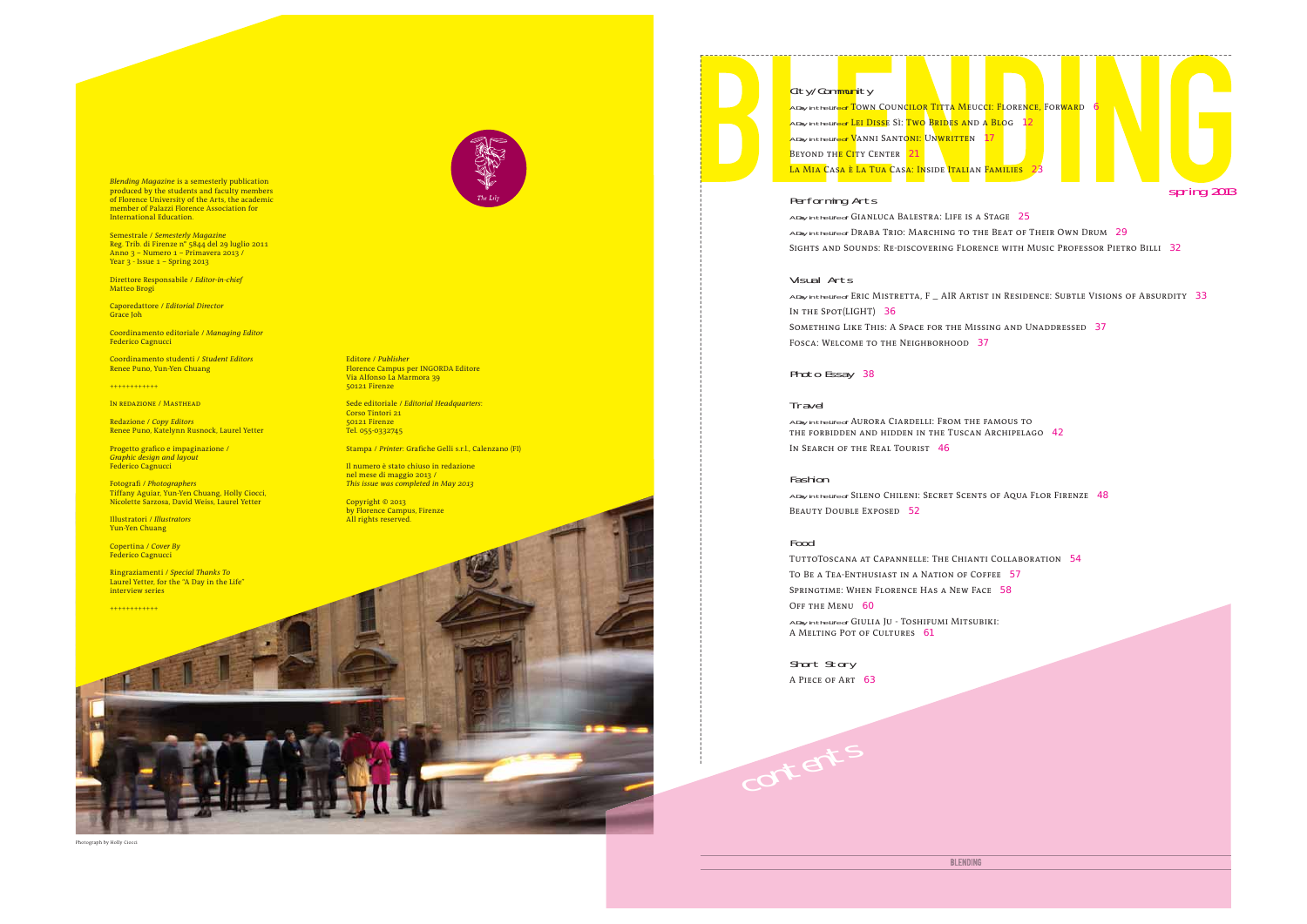### CITY & COMMUNITY

# A Day in the Life of...

# **WRITER**



BY BLENDING STAFF Illustration by YUN-YEN CHUANG

# **UNWRITTEN**

Writer Vanni Santoni is a literary treasure cove when it comes to invisible people and places. He writes about the little known facts and secrets of Florentine streets weekly for the Corriere Fiorentino newspaper, and the characters of his books range from faceless tourists to emarginated souls. He is the cofounder of Scrittura Collettiva Industriale, which has perfected a method for collective novel writing and released a book on Italian partisans written by 115 authors.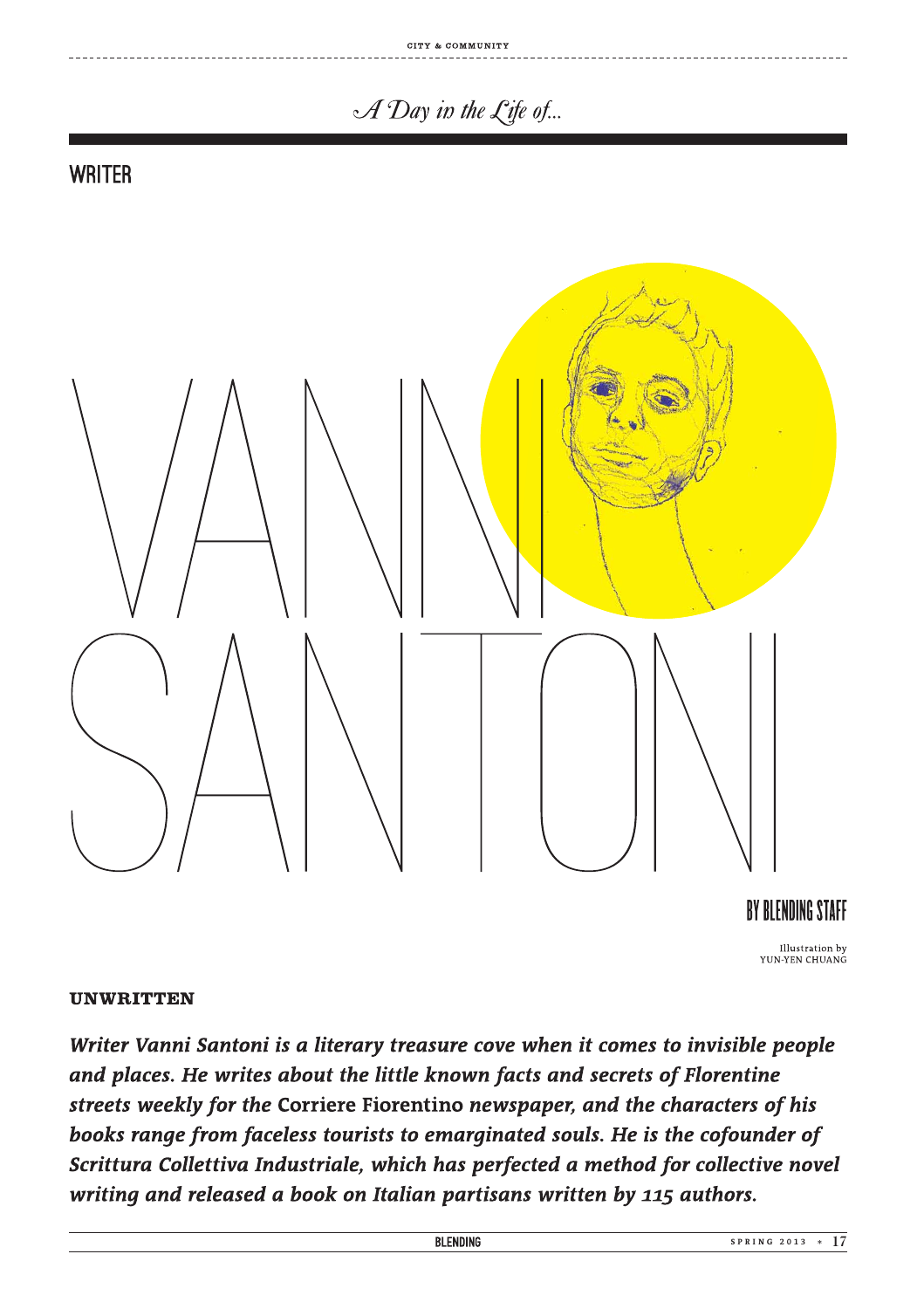# **Vanni, you're a writer, translator, and journalist.**

**What's a typical day like for you?**  In the past several years, books have become a totalizing activity, which is inevitable if you want to take the craft seriously. My typical day starts at 6am when I wake up and is spent alternating between working on a word processor and reading books by others.

#### **What brought you to the profession of writing?**

Halfway through 2004, I found an issue of *Mostro* at my university campus. It was a self-produced magazine created by folks who hung around an independently managed space called Elettropiù where I often went. I proposed a story and they responded with an invite to participate at an editorial meeting. It was a Friday night, inconceivable in those days, I was struck by how a group of individuals seriously dedicated their evenings to discussing their respective tests and reading classics in a way that was different from mine. It was, in fact, the writer's approach. I began to regularly attend meetings and write stories and poetry in the attempt to reach their level, which was already near professional. Thus the famous spark was ignited, and within less than a year, I was able to publish various articles on *Mostro*, begin *Personaggi precari*, an online literary project, and write a novel titled *Vasilij e la morte*. The book had even won a contest for new writers, but the publisher behaved inappropriately and never published the winners. The episode further incited me; the lost publishing opportunity was searing and could be relieved only by releasing something else, at any cost. After numerous failed attempts, in 2007 a selection of *Personaggi precari* won first place for a contest involving texts adapted from the web and was released in bookstores. During the same year, given that the writing frenzy born out of *Mostro* showed no signs of slowing down, I began to collaborate with various literary blogs and newspapers. I also founded the "SIC - Scrittura Industriale Collettiva" with Gregorio Magini, and I completed yet another novel. *Gli interessi in comune* was picked up by Feltrinelli and gave me enough exposure to dedicate myself full time to being a writer.

#### **What images or associations come to mind when the words "invisible" and "Florence" are placed together?**

The phrase from Italo Calvino's *Invisible Cities*, "Cities, like dreams, are made of desires and fears," which is also the epigraph of my novel *Se fossi fuoco arderei Firenze*, comes to mind. Florence very much resembles an invisible city for its qualities- or, by now, flaws - that appear immutable, lapidary, and symbolically dense as its stones and marble. Immutable like the relics, tourists, students, ghosts, and wannabes that circle around its streets.

#### **What about when the words "imagine" and "visionary" are combined with Florence?**

Visionaries from centuries ago come to mind, since the city has significant difficulty in trying to imagine itself as something different and when seeking to have visions. San Miniato al Monte also comes to mind. It's essential to observe Firenze from there, especially when one's particularly receptive whether for natural or induced reasons, because it's where the rationalizing mind is able to imagine anything and everything. San Miniato al Monte is radius that generates Florence.

Photograph by DAVID WEISS

18 \* **SPRING 2013**

**BLENDING** 

**BLENDING** 

 Florence very much resembles an invisible city for its qualities – or, by now, flaws – that appear immutable, lapidary, and symbolically dense as its stones and marble. Immutable like the relics, tourists, students, ghosts, and wannabes that circle around its streets..